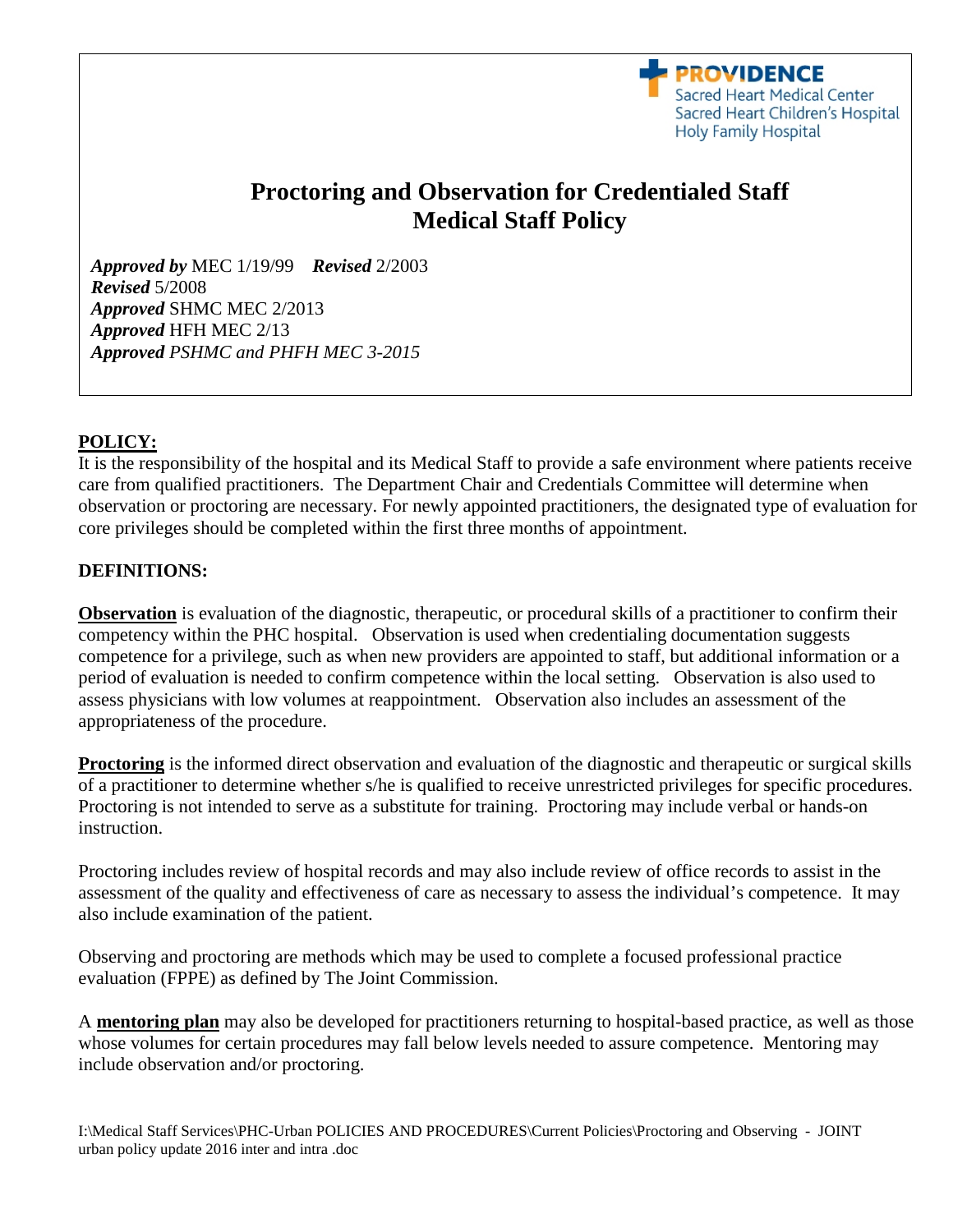**EVALUATION REQUIREMENTS**: Evaluation requirements may be specified within privilege lists or may be required by the Department Chair or the Credentials Committee. The Department Chair or Credentials Committee has discretion to accept prior training and experience when establishing requirements.

Obtaining reviewer/s is the responsibility of the physician requesting the privilege/procedure. Partners or those with whom the physician shares call are encouraged to act as reviewers, but reviewers must be approved by the Department Chair or Credentials Committee Chair, as outlined below.

- 1. Observation for core procedures is generally completed by physician partners.
- 2. Proctoring may be provided by a currently credentialed staff member or by a non-staff member who has been vetted and approved by the hospital to proctor the specific procedure/s.
- 3. If special procedures are being requested, a review plan must be submitted by the applicant.
- 4. If physician is a solo practitioner, a review plan must be submitted by the applicant.

## **QUALIFICATIONS OF REVIEWERS and PROCTORS:**

- 1. Observers must currently hold unrestricted privileges in the same specialty at a Providence Health Care hospital. Unless specifically approved by the Credentials Chair or Chief Medical Executive (CME), the reviewer must not be in a current FPPE process, and must have exercised privileges at a Providence Health Care hospital over the past year with no identified patient care concerns.
- 2. Proctors must currently hold unrestricted privileges at a Providence Health Care hospital for the procedure/s being reviewed. Unless specifically approved by the Credentials Chair or Chief Medical Officer, the proctor must not be in a current FPPE process, and must have exercised the specific privilege at a Providence Health Care hospital over the past year with no identified patient care concerns. The proctor is not required to hold the same specialty privileges as the physician being reviewed. OR

A proctor with established skills for the procedure may be brought from outside the organization. This proctor must provide all required documents to verify training and competency, as well as malpractice insurance which will cover his/her proctoring role at the PHC hospital. The physician proposing to bring the proctor is responsible to assure that the appropriate 'Proctor Request' application (obtained from the Medical Staff Office) is completed; this takes a minimum of two weeks to process. The Department or Service Line Chair must approve the outside proctor, as well as the Chief Medical Officer. If a current staff member is qualified to proctor, this is preferred over bringing an outside proctor.

## **PROCESS**:

- **New staff member** As a general rule, new staff members requesting surgical or procedural privileges must have two procedures observed at a PHC hospital within the first three months on staff. Privilege lists may specify, or the Department Chair and Credentials Committee may recommend, observation or proctoring for additional specific privileges. As needed, the Department Chair will confirm those practitioners who are qualified to observe or proctor. The observation or proctoring plan and time period will be communicated in writing to the applicant and the appropriate hospital department/s will be notified by Medical Staff Services.
- **Currently credentialed individual requesting an additional privilege** Practitioner seeking a new privilege requests the privilege on the approved form (contact Medical Staff Office). If observation or proctoring is a requirement for the privilege, the requesting physician will be asked to submit the reviewer/s name/s. Attendance at a training course may be required before the review process begins. The privilege and reviewer requests will be promptly reviewed by one of the following: Department

I:\Medical Staff Services\PHC-Urban POLICIES AND PROCEDURES\Current Policies\Proctoring and Observing - JOINT urban policy update 2016 inter and intra .doc Chair, Service Line Chair, Credentials Chair, or CME. If approved, the requesting physician and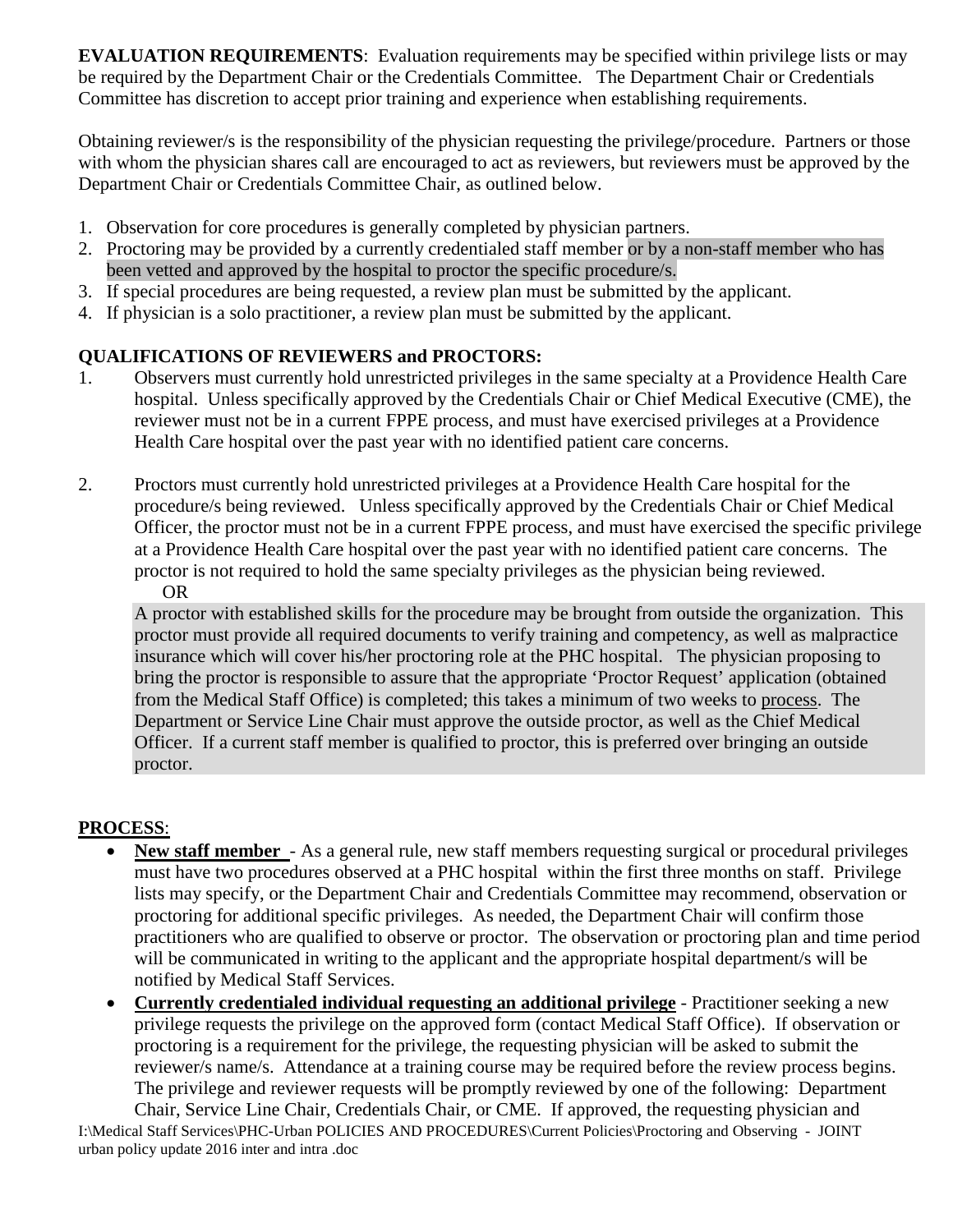reviewer/s will be notified in writing of approval to schedule cases with the reviewer, the minimum number of cases to be performed, as well as the time period in which the review must be accomplished. The appropriate hospital department/s will be notified by Medical Staff Services. If the reviewer is not approved, Medical Staff Services will provide a list of those qualified to review.

- **Special review requirements** If questions arise regarding the performance of a privilege or portion of a privilege, the Department Chair and Credentials Committee may work together with the staff member to assign a reviewer. The privilege, reviewer, case numbers and/or the time period in which the review process must be accomplished will be communicated in writing to the staff member and the reviewer, and the appropriate hospital department/s will be notified by Medical Staff Services.
- **Expiration of request** Proctoring for specific procedures must be completed within the time specified (maximum of one year unless otherwise specified), or the request will expire. The practitioner will be required to submit a new privilege request if s/he plans to begin performing the procedure at a future date.

## **RESPONSIBILITIES OF THE REVIEWER:**

A proctor has the responsibility to intervene and assume care of the patient if s/he feels there is an immediate risk of patient harm. The proctor and the physician being reviewed must immediately inform the CMO or designee in this event.

A reviewer shall receive no compensation directly or indirectly from the patient for his/her service as a reviewer. If the reviewer is also serving as a surgical assistant, he/she may receive compensation for the services rendered as an assistant. Nothing in this policy will alter the duty that the reviewer owes to the patient in his/her capacity as an assistant. The reviewer shall be physically present at all times while the procedure is being performed.

Promptly following each case, the reviewer will complete and submit the attached *Proctor or Observer Confidential Report* to Medical Staff Services.

### **RESPONSIBILITY OF THE REVIEWED PRACTITIONER**

It is the responsibility of the individual who is being reviewed to assure that his/her procedures are reviewed in accordance with this policy, to make arrangements for the proctoring to take place, and to assure review forms are returned to the Medical Staff Office within 48 hours of the procedure.

The practitioner being reviewed shall inform each patient of the presence and role of a proctor and include this information on the informed consent.

Should the proctor intervene in a case, the physician being reviewed will immediately notify the CMO or designee.

## **RESPONSIBILITY OF MEDICAL CENTER AND MEDICAL STAFF**

Minimum numbers of required reviewed procedures will be communicated to the requesting physician. The Department, Credentials Committee, or MEC may require the involvement of more than one reviewer if it is determined that the opinions of multiple individuals should be used to evaluate the individual's competence.

To assure that any patient care performance problem is detected as soon as possible, review forms should be provided to Medical Staff Services promptly following each case. Medical Staff Services will notify the department chairman or designee if any concerns are noted by the reviewer.

At the completion of the review process, one of several actions may be taken:

I:\Medical Staff Services\PHC-Urban POLICIES AND PROCEDURES\Current Policies\Proctoring and Observing - JOINT urban policy update 2016 inter and intra .doc Unrestricted privileges may be granted if performance has been satisfactory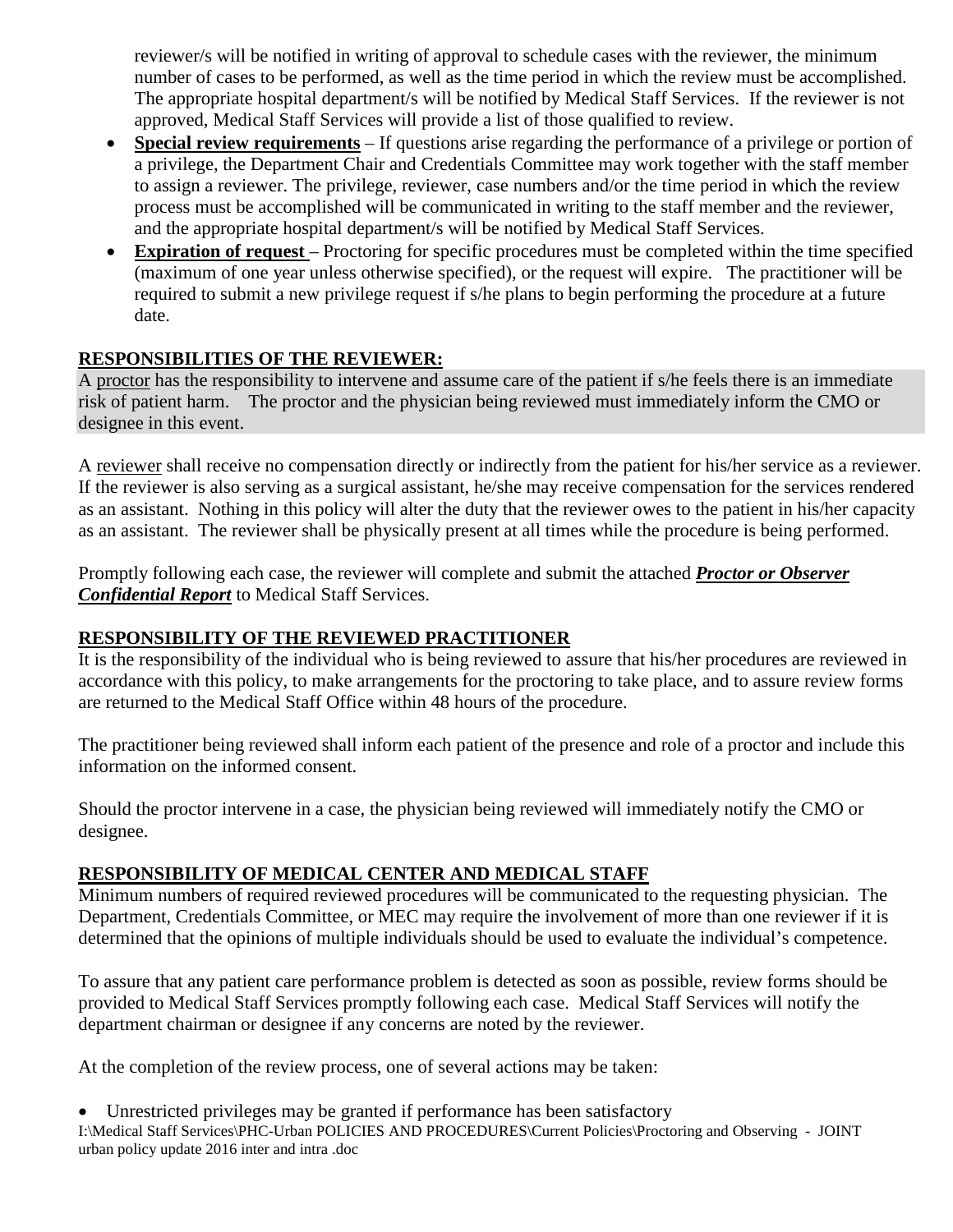- Observation or proctoring requirements may be extended for an additional period of time and/or number of cases if the caseload has been insufficient to render a judgment on the practitioner's competence.
- Privileges may be denied or restricted if the department or MEC determines that the performance has been below current standards or the granting of unrestricted privileges could place patients at unnecessary risk (see applicable Medical Staff Bylaws and/or Fair Hearing Plan)

The final decision regarding privileging for the requested procedure or patient management will be communicated to the practitioner in writing. Medical Staff Services will maintain appropriate documentation of the review and results in the practitioner's credentials file.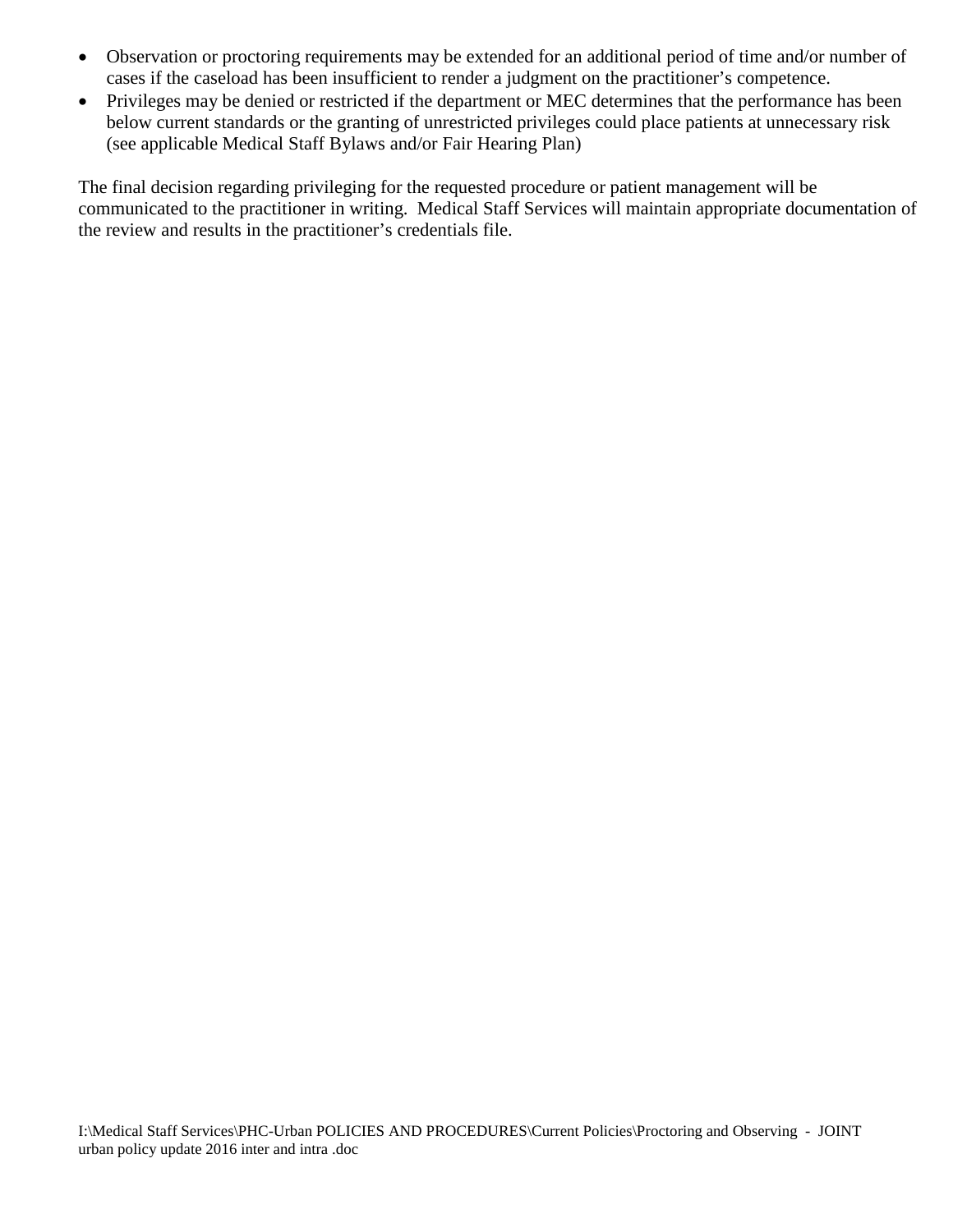#### PLEASE RETURN TO MEDICAL STAFF SERVICES VIA INTERDEPARTMENTAL MAIL, OR FAX TO 474-3351 (Providence Sacred Heart Medical Center) FAX TO 482-2133 (Providence Holy Family Hospital)

(RETURN WITHIN 48 HOURS OF PROCEDURE)

#### **PROCTOR or OBSERVER CONFIDENTIAL EVALUATION**

**At the conclusion of each case**, **complete this form in its entirety and submit to Medical Staff Services** .

If you need additional space or wish to provide explanatory remarks, please attach additional page(s).

Patient ID #:  $\Box$  Date of Procedure

Procedure/Treatment: \_\_\_\_\_\_\_\_\_\_\_\_\_\_\_\_\_\_\_\_\_\_\_\_\_\_\_\_\_\_\_\_\_\_\_\_\_\_\_\_\_\_\_\_\_\_\_\_\_\_\_\_

Practitioner being reviewed : \_\_\_\_\_\_\_\_\_\_\_\_\_\_\_

Check one: □ Observer □ Proctor

|                                                                                                                                                        | Yes     | <b>No</b> | N/A |
|--------------------------------------------------------------------------------------------------------------------------------------------------------|---------|-----------|-----|
| Was the procedure or treatment medically indicated?                                                                                                    |         |           |     |
| Was a complete, relevant, and timely H&P performed and documented (documen-                                                                            |         | $\star$   |     |
| tation required prior to the procedure)?                                                                                                               |         |           |     |
| If a surgery or procedure was evaluated:                                                                                                               |         |           |     |
| Was the appropriate technique selected and performed?                                                                                                  |         | $\star$   |     |
| Was appropriate pre-procedure checklist and time out completed<br>together with hospital staff?                                                        |         | $\star$   |     |
| Were there complications? If yes, please describe:                                                                                                     | $\star$ |           |     |
| If there were complications, were they identified and managed appropriately?                                                                           |         | $\star$   |     |
| Were appropriate medications ordered in the correct dosage, strength, and<br>route?                                                                    |         | $\star$   |     |
| If a consultation or assistance was needed, was it obtained in a timely manner?                                                                        |         | $\star$   |     |
| Was the patient's outcome satisfactory?                                                                                                                |         | $\star$   |     |
| At any time during the case or observation did you feel the patient's well being was<br>or could have been jeopardized? If yes, please provide detail. | $\star$ |           |     |
| Was documentation complete?                                                                                                                            |         | $\star$   |     |
| Did the practitioner demonstrate effective communication with the care team?                                                                           |         | $\star$   |     |

Please comment regarding any \*'d rating:

I:\Medical Staff Services\PHC-Urban POLICIES AND PROCEDURES\Current Policies\Proctoring and Observing - JOINT urban policy update 2016 inter and intra .doc

\_\_\_\_\_\_\_\_\_\_\_\_\_\_\_\_\_\_\_\_\_\_\_\_\_\_\_\_\_\_\_\_\_\_\_\_\_\_\_\_\_\_\_\_\_\_\_\_\_\_\_\_\_\_\_\_\_\_\_\_\_\_\_\_\_\_\_\_\_\_\_\_\_\_\_\_\_\_\_\_\_\_\_\_\_\_\_\_\_\_\_\_\_\_\_\_\_\_\_\_\_\_\_

\_\_\_\_\_\_\_\_\_\_\_\_\_\_\_\_\_\_\_\_\_\_\_\_\_\_\_\_\_\_\_\_\_\_\_\_\_\_\_\_\_\_\_\_\_\_\_\_\_\_\_\_\_\_\_\_\_\_\_\_\_\_\_\_\_\_\_\_\_\_

\_\_\_\_\_\_\_\_\_\_\_\_\_\_\_\_\_\_\_\_\_\_\_\_\_\_\_\_\_\_\_\_\_\_\_\_\_\_\_\_\_\_\_\_\_\_\_\_\_\_\_\_\_\_\_\_\_\_\_\_\_\_\_\_\_\_\_\_\_\_